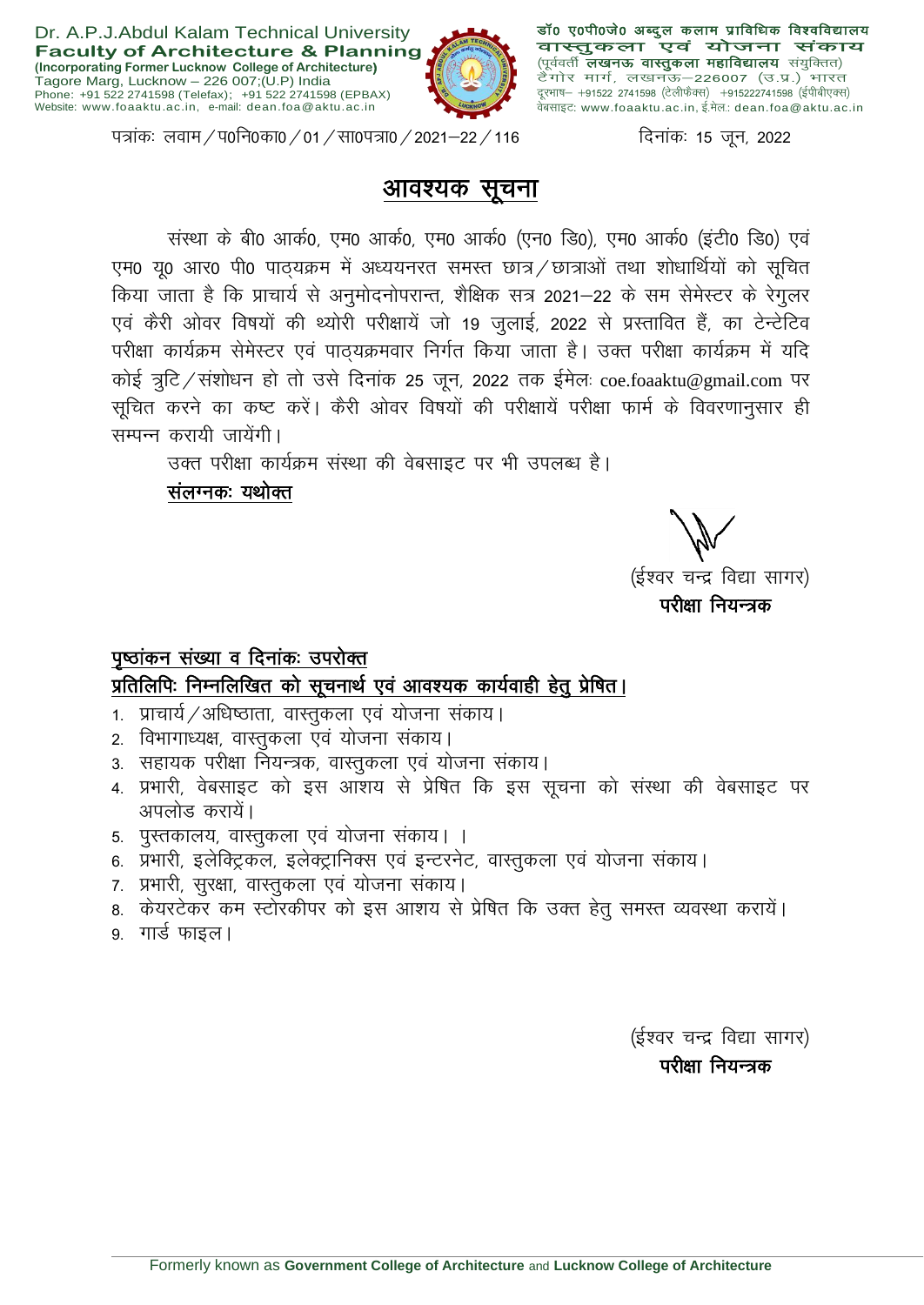### **FACULTY OF ARCHITECTURE & PLANNING, AKTU, LUCKNOW**

| Date                     | <b>Exam Timing</b> | <b>Paper Code Subject</b> |                                   | <b>Type</b> |
|--------------------------|--------------------|---------------------------|-----------------------------------|-------------|
| Tuesday, 19 July, 2022   | 09.30AM-12.30PM    |                           | RAR202 Construction & Material-II | reg         |
| Thursday, 21 July, 2022  | 09.30AM-12.30PM    | <b>RAR203</b>             | Architectural Structures-II       | reg         |
| Saturday, 23 July, 2022  | 09.30AM-12.30PM    |                           | RAR204 Architectural Drawing-II   | reg/cop     |
| Monday, 25 July, 2022    | 09.30AM-12.30PM    | <b>RAR205</b>             | Arts & Graphics-II                | reg         |
| Wednesday, 27 July, 2022 | 09.30AM-12.30PM    | <b>RAR206</b>             | Surveying                         | reg         |
| Friday, 29 July, 2022    | 09.30AM-12.30PM    | <b>RAR207</b>             | History of Architecture-I         | reg         |
| Saturday, 30 July, 2022  | 09.30AM-03.30PM    | <b>RAR201</b>             | Architectural Design-II           | reg/cop     |
| Tuesday, 2 August, 2022  | 09.30AM-12.30PM    | <b>RUC201</b>             | <b>Cyber Security</b>             | reg         |

**Tentative Schedule of B. ARCH. Second Semester Regular & Carry Over Theory Examination 2021-22**

### **Tentative Schedule of B. ARCH. Fourth Semester Regular & Carry Over Theory Examination 2021-22**

| Date                      | <b>Exam Timing</b> | <b>Paper Code Subject</b> |                             | <b>Type</b> |
|---------------------------|--------------------|---------------------------|-----------------------------|-------------|
| Wednesday, 20 July, 2022  | 09.30AM-12.30PM    | <b>RAR403</b>             | Architectural Structures-IV | reg/cop     |
| Friday, 22 July, 2022     | 09.30AM-12.30PM    | <b>RAR404</b>             | Architectural Drawing-IV    | reg/cop     |
| Tuesday, 26 July, 2022    | 09.30AM-12.30PM    | <b>RAR405</b>             | Arts and Graphics-IV        | reg         |
| Thursday, 28 July, 2022   | 09.30AM-12.30PM    | <b>RAR406</b>             | Architectural Services-II   | reg         |
| Saturday, 30 July, 2022   | 09.30AM-12.30PM    | <b>RAR407</b>             | History of Architecture-III | reg         |
| Monday, 1 August, 2022    | 09.30AM-12.30PM    | <b>RAR409</b>             | Vernacular Architecture     | reg         |
| Wednesday, 3 August, 2022 | 09.30AM-12.30PM    | <b>RAR402</b>             | Construction & Material-IV  | reg         |
| Friday, 5 August, 2022    | 09.30AM-03.30PM    | <b>RAR401</b>             | Architectural Design-IV     | reg/cop     |
| Saturday, 6 August, 2022  | 09.30AM-12.30PM    | <b>RAR401</b>             | Architectural Design-IV     | reg/cop     |

#### **Tentative Schedule of B. ARCH. Sixth Semester Regular & Carry Over Theory Examination 2021-22**

| Date                      | <b>Exam Timing</b> | <b>Paper Code Subject</b> |                                       | <b>Type</b> |
|---------------------------|--------------------|---------------------------|---------------------------------------|-------------|
| Tuesday, 19 July, 2022    | 02.00PM-05.00PM    | <b>RAR602</b>             | <b>Construction &amp; Mateials-VI</b> | reg/cop     |
| Thursday, 21 July, 2022   | 02.00PM-05.00PM    | <b>RAR603</b>             | Architectural Structures-VI           | reg         |
| Saturday, 23 July, 2022   | 02.00PM-05.00PM    | <b>RAR604</b>             | Disaster Management                   | reg         |
| Monday, 25 July, 2022     | 02.00PM-05.00PM    | <b>RAR605</b>             | Estimation & Specification            | reg         |
| Wednesday, 27 July, 2022  | 02.00PM-05.00PM    | <b>RAR606</b>             | Architectural Services-IV             | reg         |
| Friday, 29 July, 2022     | 02.00PM-05.00PM    | <b>RAR607</b>             | History of Architecture-V             | reg         |
| Tuesday, 2 August, 2022   | 02.00PM-05.00PM    | <b>RAR609</b>             | <b>Building Economics</b>             | reg/cop     |
| Wednesday, 3 August, 2022 | 09.30AM-03.30PM    | <b>RAR601</b>             | Architectural Design-VI               | reg         |
| Thursday, 4 August, 2022  | 09.30AM-03.30PM    | <b>RAR601</b>             | Architectural Design-VI               | reg         |

#### **Tentative Schedule of B. ARCH. Eightth Semester Regular Theory Examination 2021-22**

| Date                      | <b>Exam Timing</b>     | <b>Paper Code Subject</b> |                                | <b>Type</b> |
|---------------------------|------------------------|---------------------------|--------------------------------|-------------|
| Tuesday, 26 July, 2022    | 02.00PM-05.00PM RAR802 |                           | Construction & Materials - VII | reg         |
| Thursday, 28 July, 2022   | 02.00PM-05.00PM RAR803 |                           | Architectural Structures - VII | reg         |
| Saturday, 30 July, 2022   | 02.00PM-05.00PM RAR804 |                           | <b>Town Planning</b>           | reg         |
| Monday, 1 August, 2022    | 02.00PM-05.00PM RAR806 |                           | Architectural Services - V     | reg         |
| Wednesday, 3 August, 2022 | 02.00PM-05.00PM RAR807 |                           | Theory Of Architecture         | reg         |
| Thursday, 4 August, 2022  | 09.30AM-03.30PM RAR801 |                           | Architectural Design - VII     | reg/cop     |
| Friday, 5 August, 2022    | 09.30AM-03.30PM RAR801 |                           | Architectural Design - VII     | reg/cop     |
| Saturday, 6 August, 2022  | 09.30AM-03.30PM RAR801 |                           | Architectural Design - VII     | reg/cop     |

**Controller of Examination**